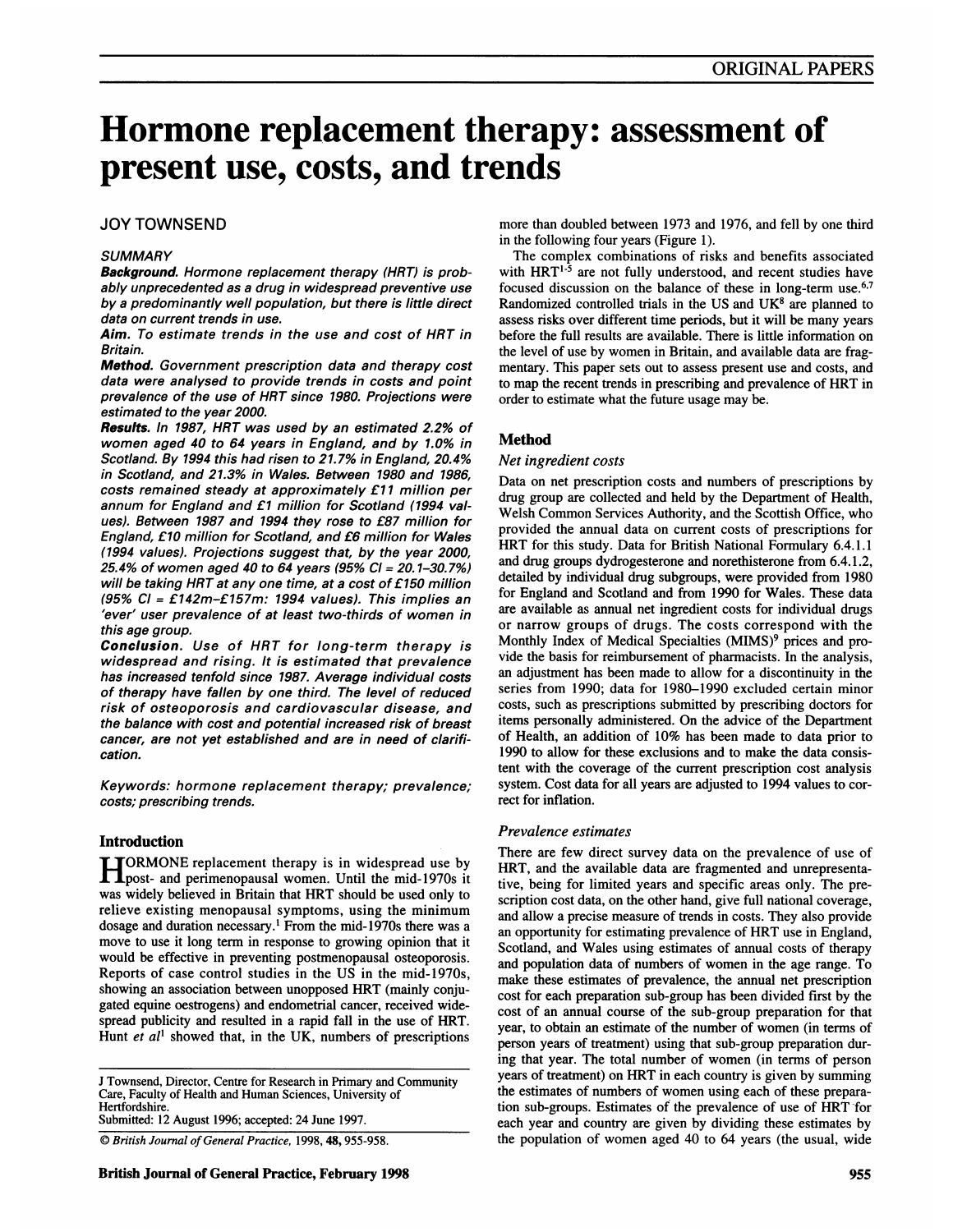

Figure 1. Hormonal preparations issued for the treatment of menopausal symptoms in the UK. Source: Hunt K, Vessey M<sup>1</sup>.

age group that is likely to include most women using HRT). Implications of the methodology are discussed below. Similar methodologies have been used to estimate incidence and prevalence of oestrogen treatment in women in <sup>a</sup> Swedish population between 1977 and 1980,<sup>10</sup> and of women using non-contraceptive oestrogens between 1966 and <sup>1983</sup> in USA based on three different subscription databases.<sup>11</sup>

#### Projections

Projections of trends in HRT use have been estimated, fitting linear and quadratic models to data for England. The best fit was given by a quadratic time-dependent model fitted to the data on the rising curve of prevalence, and this has been used in a logistic regression for the projections and 95% confidence intervals to the year 2000.

#### Results

#### Costs

Net ingredient costs of HRT at 1994 prices are given in Table <sup>1</sup> for England, Scotland, Wales, and Great Britain. Between 1980 and 1986, the annual prescription costs remained steady at between £11 million and £12 million in England, and about £1 million in Scotland. From 1987, annual costs began to accelerate rapidly and, within the next seven years, National Health Service expenditure on prescriptions for HRT rose to £87 million in England in 1994 and £9.5 million in Scotland. Data for Wales are available from 1990, at which date use was low compared with either England or Scotland. Within the next two years, however, prescribing of HRT increased rapidly in Wales. In 1994, costs of HRT prescriptions in the whole of Britain were £102 million.

#### Prevalence

Estimates of point prevalence of HRT derived from the prescription data are given in Table 2 and Figure 2. These suggest that the use of HRT was stable between 1980 and 1987 at about 2% of women aged 40 to 64 years in England, and 1% in Scotland. Prevalence of use then rose steadily to reach 21.7% in England, 20.4% in Scotland, and 21.3% in Wales (21.5% in Great Britain) by 1994. In 1990, prevalence of use in Wales was relatively low at only a third of the rate for England and Scotland. In the past few years, use in Wales has risen rapidly to close the gap, and reached 21% by 1994. Survey estimates for single years from other sources and countries are shown for comparison in Table 2.10, <sup>17</sup>

| <b>Table 1.</b> Cost of prescriptions for Hormone Replacement Therapy |
|-----------------------------------------------------------------------|
| (£ million) (net ingredients costs at 1994 values).                   |

|      | England<br>£ million | Scotland<br>£ million | Wales<br>£ million | GB<br>£ million       |
|------|----------------------|-----------------------|--------------------|-----------------------|
| 1980 | 10.688               | 0.970                 |                    |                       |
| 1981 | 11.307               | 0.881                 |                    |                       |
| 1982 | 11.069               | 0.926                 |                    |                       |
| 1983 | 11.662               | 1.059                 |                    |                       |
| 1984 | 11.340               | 1.090                 |                    |                       |
| 1985 | 11.325               | 0.983                 |                    |                       |
| 1986 | 11.965               | 1.077                 |                    |                       |
| 1987 | 13.657               | 1.269                 |                    |                       |
| 1988 | 20.795               | 1.755                 |                    |                       |
| 1989 | 36.023               | 3.125                 |                    |                       |
| 1990 | 42.626               | 4.257                 | $0.759^{\circ}$    | $47.642$ <sup>a</sup> |
| 1991 | 51.071               | 5.564                 | 2.611 <sup>a</sup> | $59.246^a$            |
| 1992 | 64.699               | 7.173                 | $3.941^a$          | 75.813 <sup>a</sup>   |
| 1993 | 78.339               | 8.520                 | 4.907 <sup>a</sup> | $91.766^a$            |
| 1994 | 86.641               | 9.507                 | $5.709^{\circ}$    | 101.857ª              |

<sup>a</sup>Data on dydrogesterone and norethisterone not provided for Wales 1990-1994. An adjustment of an additional 10% has been made to data for 1980-1990 to allow for <sup>a</sup> discontinuity in the series which excluded certain minor costs before 1990 (see first paragraph of Method).

#### Preparations in current use

Table 3 gives a breakdown of the main kinds of preparation in current use in England. In 1994, 5% of women on HRT used tibolone, a synthetic steroid that can control vasomotor instability in postmenopausal women but does not stimulate the endometrium and possibly has the advantage of reducing breakthrough bleeding. This contributed to 14% of the cost of HRT, being nearly three times the cost of other preparations. Since 1989, there has been a trend away from conjugated oestrogen plus progestogen (used by nearly <sup>a</sup> half of women on HRT in 1989 and by a quarter in 1994), towards oestradiol plus progestogen products (mostly given through patches) and tibolone. New products, such as continuous combined HRT, usually work without breakthrough bleeding, and products in gel form are also now being marketed.

#### Projections

Figure 2 also shows <sup>a</sup> projection of prevalence (and 95% confidence intervals) of HRT use in England till the year 2000. This suggests <sup>a</sup> prevalence of 25.4% (20.1-30.7%) for women aged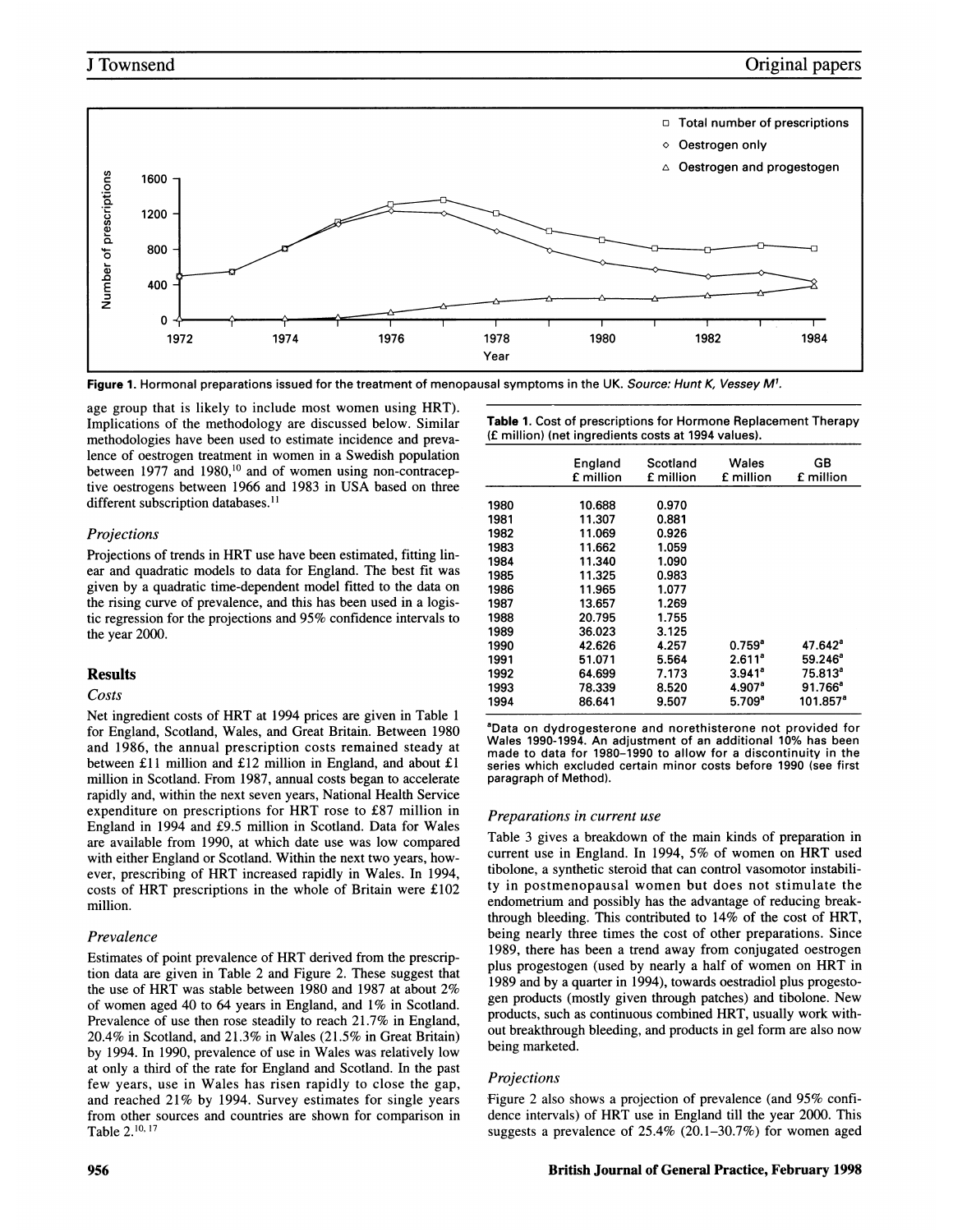|       |         | <b>Estimates from prescription series</b> |       |          | Estimates from prevalence surveys |                                       |                                    |  |
|-------|---------|-------------------------------------------|-------|----------|-----------------------------------|---------------------------------------|------------------------------------|--|
|       | England | Scotland                                  | Wales | Sweden   | UK                                | Finland <sup>e</sup><br>(45–64 years) | US <sup>f</sup><br>$(50-65)$ years |  |
| 1978  |         |                                           |       |          | 3.0 <sup>a</sup>                  |                                       |                                    |  |
| 78/80 |         |                                           |       |          |                                   | 4.0                                   |                                    |  |
| 1980  | 1.8     | 0.7                                       |       | $4 - 9h$ |                                   |                                       |                                    |  |
| 1987  | 2.2     | 1.0                                       |       |          |                                   | 12.0                                  | 32.0                               |  |
| 1989  | 6.5     | 4.1                                       |       |          | 8.2 <sup>b</sup>                  | 19.0                                  |                                    |  |
| 1990  | 8.0     | 6.2                                       | 2.4   |          | 9.0 <sup>c</sup>                  |                                       |                                    |  |
| 1992  | 17.8    | 16.5                                      | 17.7  |          |                                   |                                       |                                    |  |
| 1993  | 20.1    | 18.5                                      | 20.5  |          |                                   |                                       |                                    |  |
| 1994  | 21.7    | 20.4                                      | 21.3  |          | 20.0 <sup>9</sup>                 |                                       |                                    |  |

Table 2. Estimates of percentage of women taking hormone replacement therapy at any point in time (ages 40 to 64 years unless otherwise stated).

<sup>a</sup>Oxford,<sup>12 b</sup>Oxford,<sup>13 c</sup>General Practice Research Framework (GPRF),<sup>14 d</sup>Finland,<sup>15 e</sup>US (California),<sup>16</sup> <sup>f</sup>Stockton on Tees (ages 40 to 59),<sup>18</sup> <sup>9</sup>Sweden (ages 45 to 59).<sup>10</sup>



Figure 2. Prevalence of HRT (England). Projections to the year 2000.

Table 3. Statistics regarding main hormone replacement preparations in current use in England in 1994 compared with 1989.

|                                          | Cost<br>£ millions 1989 | Cost<br>£ millions 1994 | % cost<br>1989 | % cost<br>1994 | % women<br>1989 | % women<br>1994 |
|------------------------------------------|-------------------------|-------------------------|----------------|----------------|-----------------|-----------------|
| Oestrogens (conjugated) plus progestogen | 16.8                    | 22.0                    | 46.8           | 25.4           | 46.2            | 29.4            |
| Oestradiol plus progestogen              | 7.3                     | 18.9                    | 20.3           | 21.9           | 9.4             | 17.2            |
| Oestradiol                               | 7.9                     | 18.4                    | 22.0           | 21.3           | 17.9            | 23.9            |
| <b>Tibolone</b>                          | 0.0                     | 11.8                    | 0.0            | 13.7           | 0.0             | 4.9             |
| Oestrogens (conjugated)                  | 2.3                     | 7.7                     | 6.5            | 8.9            | 19.5            | 20.6            |
| Other preparations                       | 1.6                     | 7.6                     | 4.4            | 8.8            | 7.6             | 4.0             |

40 to 64 years by the year 2000, steadying at 25.5% from the year 2001.

#### **Discussion**

These estimates show the extent to which use and costs of HRT have risen over the past few years and are clearly still on a rising curve. The estimates of point prevalence need careful interpretation. They are the average point prevalences, which are estimated in terms of women-years of use of HRT in the population aged 40 to 64 years. The 25-year age range is used here, as in most other survey estimates, as it includes most users. It is not likely that many (or any) women will have continual therapy for such an extended period. If women taking HRT do so on average for 10 years (and the average is probably much less than this'7), the 'ever' usage in the 40-64 year age range would be over 50% (and possibly considerably higher) compared with the 21% shown for the 'current' usage in 1994, and would reach two